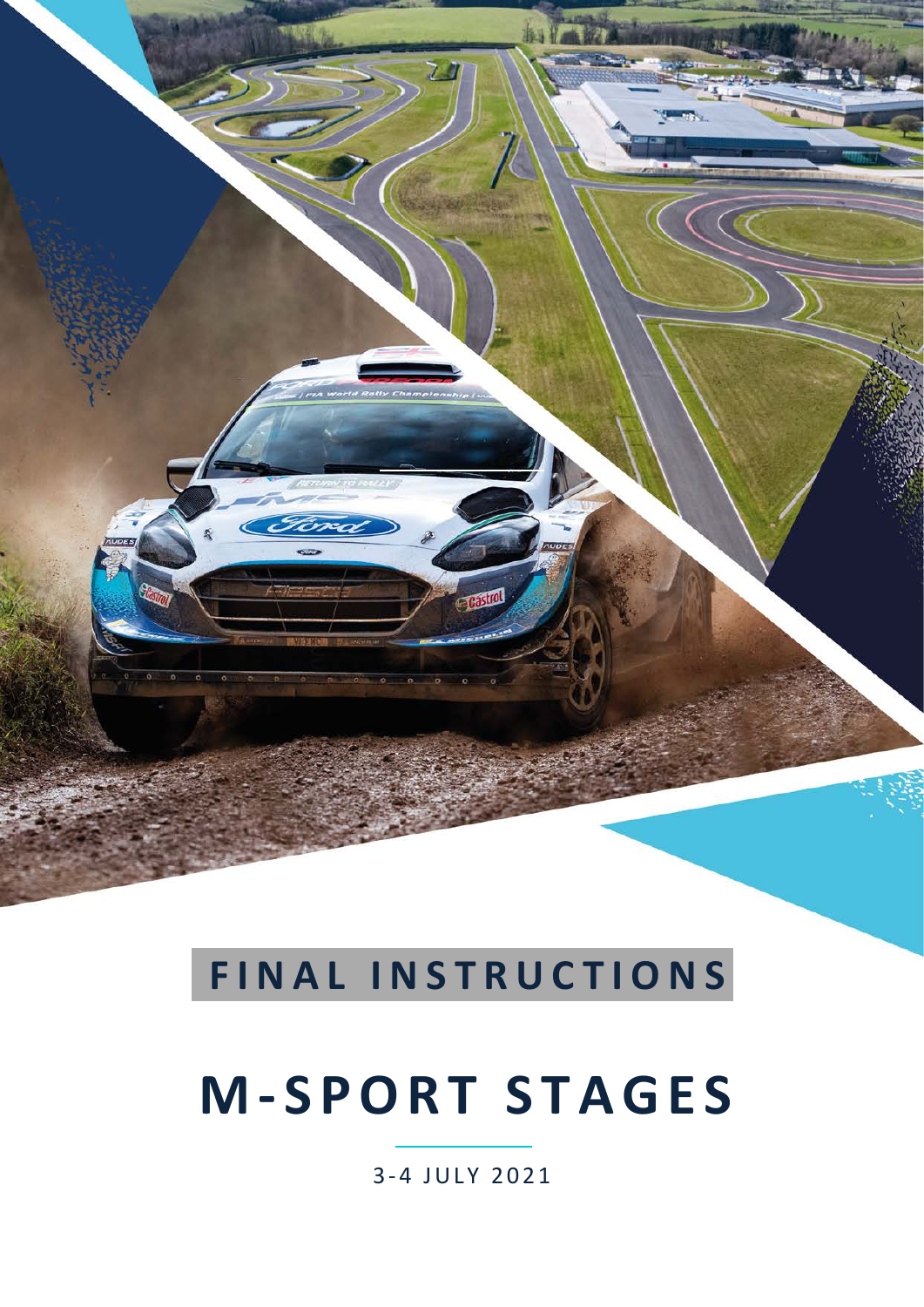### **2021 M-Sport Stages**

### **Final Instructions**

The event seeded entry list is available via the rallies.info website.

Please see attached the map for your arrival at M-Sport, the area for trailer unloading and document collection. Dovenby staff will be supervising the parking of trailers, service vehicles and that of competitors' cars inside the Evaluation Centre – remember this will be a Parc-Ferme area.

### **Some Changes**

Due to the on-going Covid-19 situation and the need to comply with the restrictions regrettably we will not be holding the planned social event at the M-Sport Evaluation Centre on the Saturday evening. This is of great disappointment to us and particularly to Malcolm who was excited at revealing the detail of this wonderful new development and to provide us with an evening of rally entertainment.

Additionally, an unexpected closure of the public highway has considerably affected the intended road routing of the rally particularly for the second day. To help minimise the impact of rally traffic on local residents it has been necessary to make a number of changes. A consequence of this is that there will now be servicing in the forest on both days.

### **Documents**

Printed copies of the road book and time cards may be collected upon arrival at M-Sport at Document Collection in the Pit Stop café. The café will be open for drinks and snacks.

Information on the Limited Contact Timing being used and the management of time cards will be emailed to competitors.

A list of Start Times at MTC 1 will be provided on the official notice board at Document Collection.

Instructions for Service Crews are provided with these Final Instructions. Please ensure that ALL members of your team are aware of the requirements detailed in these.

### **Scrutineering**

By completion of the MSUK Competitor's Signing-On form competitors have declared that their competition vehicles fully comply with the appropriate MSUK General Vehicle Technical Regulations. Therefore, there will be no formal pre-event period for scrutineering. However, MSUK Scrutineers are attending the event and will be carrying checks on Regulation compliance including a noise check at the forest at the end of Day 1.

WRC style door header plates and numbers and Hi-Viz numbers will be issued at Document Collection. Please fit plates and numbers accordingly before entering Parc-Ferme.

Competitors wishing to have a turbo sealed this may be done at M-Sport on the afternoon of Friday 2nd July. Anyone requiring such service must give prior notice to the Chief Scrutineer Roger Whittaker on 07778 230670.

**You are reminded that Drivers from the UK and Ireland are required to hold a national stage rally licence to an InterClub level as a minimum.** 

### **Insurance**

Due to Covid restrictions, for those who have paid, there will be no requirement to sign on for the organisers' road cover. A copy of the Certificate and Schedule are available on the Official Notice Board. For those not using the organisers insurance it is your responsibility to make sure you have the appropriate cover in place.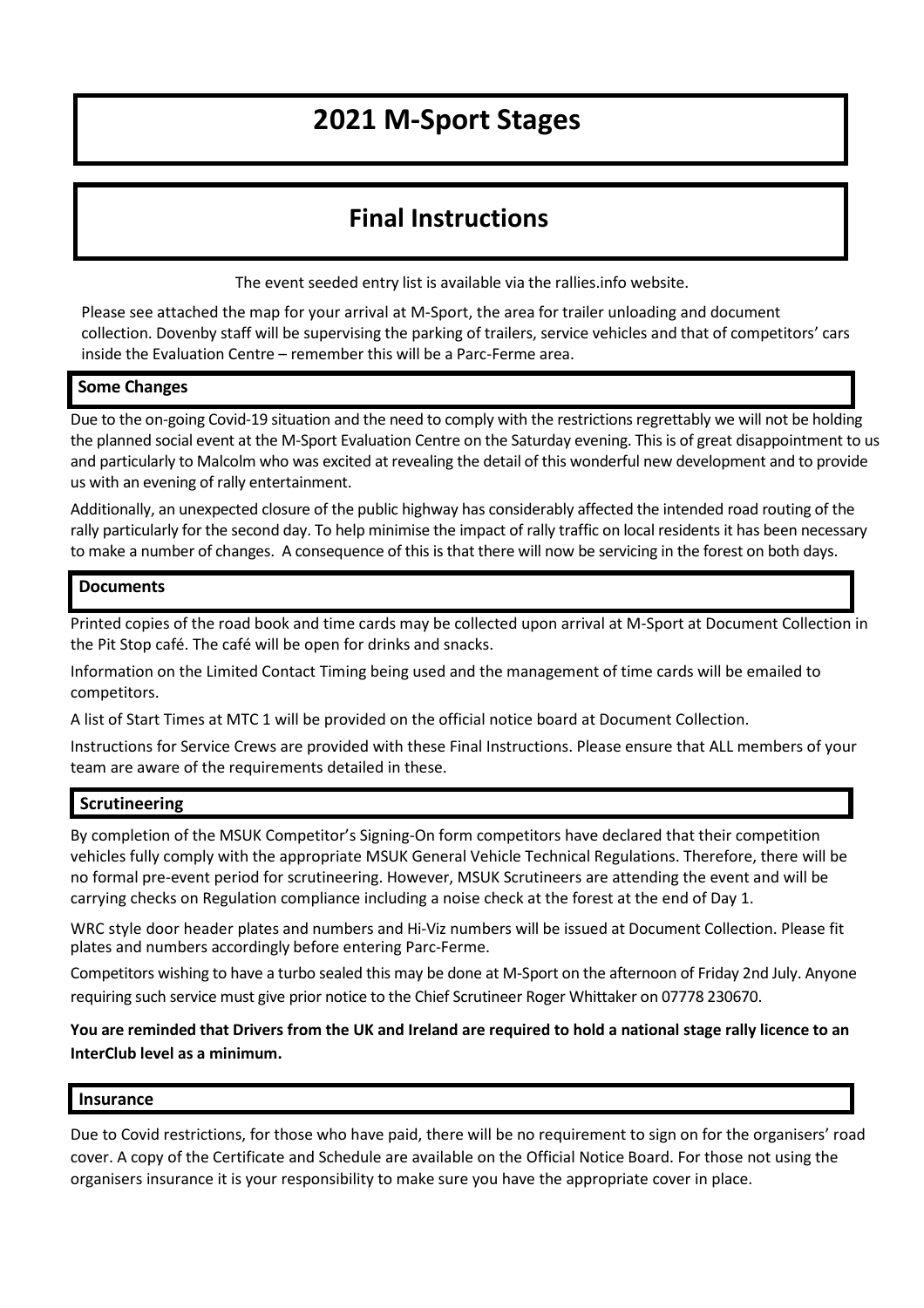### **Service Area and Trailer Parking**

The forest Service Area will be open from 0630 on Saturday and Sunday mornings. Trailers must remain overnight at M-Sport on Saturday but may be parked in the Trailer Park on Sunday again opening at 0630. A 10 mph speed limit and one-way system must be observed in the service area. Each competitor will be allocated a 7m x 8m area for servicing, waterproof ground protection MUST be used. Service personnel must remain in their working area within the Service Area as much as possible using face coverings and observing social distancing. Catering, toilets and first aid will be available in the service area. Please use the skip provided for your rubbish.

**Only ONE service vehicle per competing car permitted in the Service Area. A**ny a**dditional vehicles should be parked in the trailer park. There is no overnight staying allowed in Greystoke forest.** 

Competitors and service crews must drive slowly and quietly through any local villages when entering or leaving the forest due to PR requirements.

**Marshals will be in attendance!**

### **Judges of Fact**

The start officials of Special Stages will be empowered to judge whether or not a competitor has made a false start. The organisers have appointed Judges of Fact and Driving Standards Observers to adjudicate on any items detailed in R24.7 to R24.8.3 and R25.6.1 to R25.6.3. Excessive sound will be monitored during the event.

### **Safety Notes**

Notes are available from Craig Parry – please see the M-Sport website.

#### **Damage Declarations**

Damage Declarations on Time Card 6 should be completed and submitted electronically by ALL competitors by using the QR code on Time Card 6 or by submitted this within 72 hours as per R15.1.3 t[o msportstagessec@gmail.com](mailto:msportstagessec@gmail.com).

#### **Tyres and Fuel**

Apologies, but in an effort to maximise the space for competitors in the small service area there will be no tyre or fuel support.

### **Red Flag Procedure**

A Red Flag procedure will be used. If a Red Flag held by a marshal at a mandatory radio location is observed competitors **MUST** immediately reduce speed significantly, be prepared to stop and obey instructions from a rally official.

#### **Judicial Matters**

Judicial Processes will be managed digitally /electronically, paperless and contactless where possible. Appeal and Protest forms are online at http:/www.motorsportuk.og/resource-centre/document-library/. These should be submitted to the Event Secretary at [msportstagessec@gmail.com.](mailto:msportstagessec@gmail.com)

#### **COVID-19**

Adherence to COVID-19 restrictions is paramount and we shall be monitoring this to ensure that all attendees are keeping to the guidelines as set out by MSUK and the government, including the use of face coverings and social distancing. To assist with social distancing only signed-on competitors and their **three** declared "others" will be permitted entry, Wrist bands will be issued at Document Collection to identify these people and will be checked at the forest entrance.

**Whilst the MSUK electronic signing-on procedure requires all attendees to declare that they have no Covid-19 symptoms you are strongly requested to undergo at least one Covid test within the week prior to the rally to check your health. You must not attend if any result is positive.**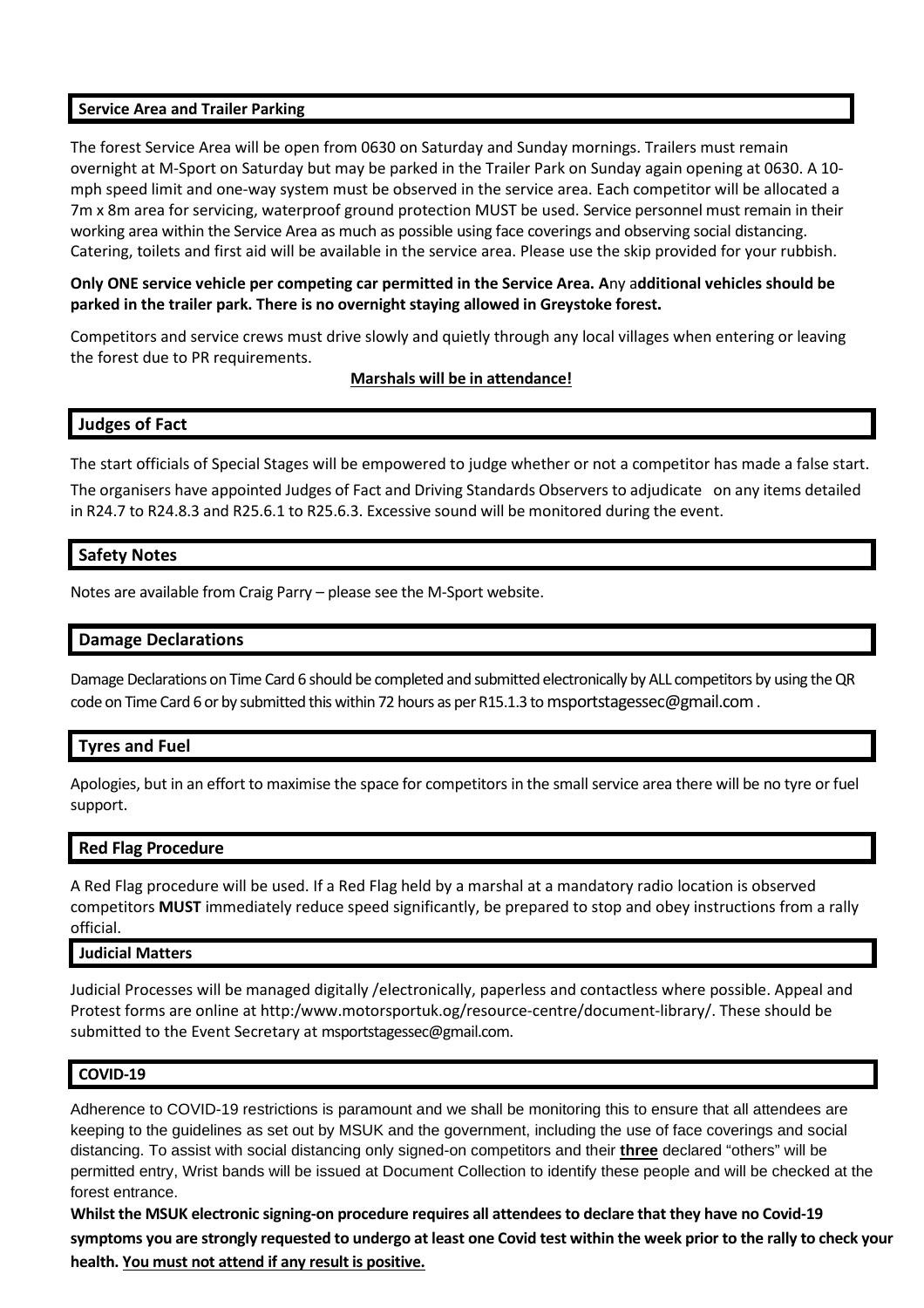### **No Spectators**

As a requirement of the forestry operators and COVID -19 precautions the event is closed to spectators. We request that you do not bring or encourage any friend or supporters who may wish to attend. This is vitally important in ensuring the continuing availability of the forest for rallying.

### **Fire Risk**

Please ensure that you help minimizing the risk of fire by taking care when re-fueling, always having an extinguisher available and, if it is necessary for you to stop mid-stage, be aware of the real possibility of a hot exhaust setting undergrowth alight.

### **Competitor Safety Briefing**

In accordance with Rallyfuture requirements a compulsory safety briefing will be held for all competing crews. This will be at 0715 Saturday in the Friday Parc-Ferme area, please make sure that you attend.

In addition, you are reminded that:

- Recent regrading has resulted in a loose, slippy top surface to the stages.
- The insides of some corners of the stages have protective banking, cutting will result in rolls!
- Remember to abide by the requirements to stop at a major accident if a SOS board is displayed or if it is not and both crew members are still in the car. All following cars are to stop and the second car on scene to then proceed to the next radio point.
- Depending upon the reported incident severity the Stage Commander will mobilise the paramedic, rescue unit and recovery unit.

### **Awards**

The three overall finishers will not be eligible for Class awards and M-Sport entries will not be eligible for any award.

### **Amendments to Supplementary Regulations**

MSUK Steward – John Trevethick

Additional Club Steward – Martyn Taylor

**Servicing** – an unforeseen closure of the public highway between Greystoke and Penrith has forced a change to the structure of the event on Sunday. As a result, on Sunday only a trailer park is provided close to the forest, and servicing is now permitted in the forest quarry service area.

**But note –** no servicing will be allowed in the service area when cars arrive on the road section from Dovenby on Sunday as they will pass directly to the stage arrival control.

### **Thanks**

**Thank you for entering we hope that you have an enjoyable event – please stay safe.**

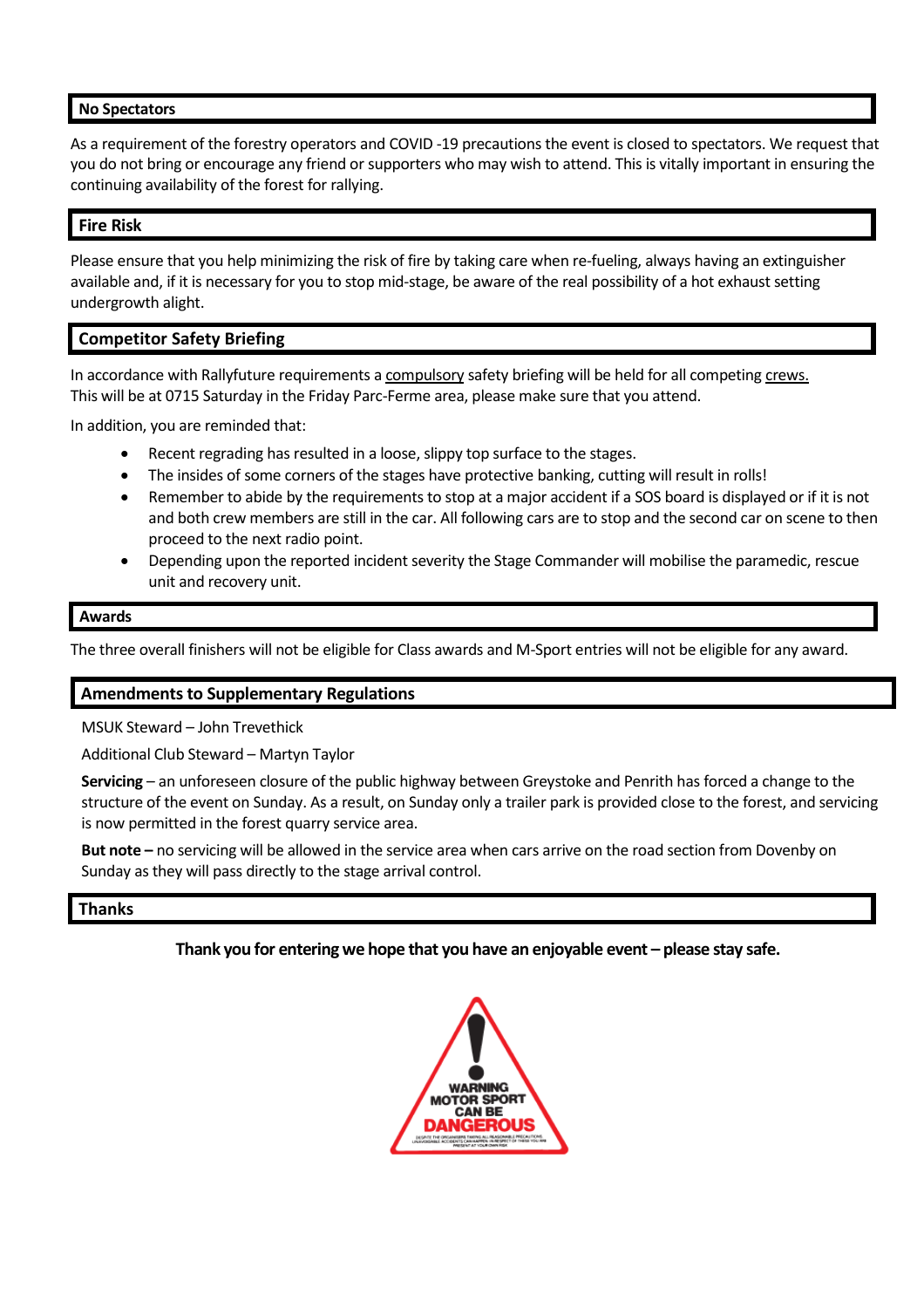### **Essential Medical Information**

### Dear Competitor

In order to assist the Medical and Rescue teams on the M-Sport event please advise them of any disability, allergy, condition or current medication which may require special consideration or treatment by the medical team.

Please complete the lower portion of this letter, and email a copy to the Event Secretary at msportstagessec@gmail.com by Wednesday 30 June 2021.

Your cooperation with this will help us to ensure your safety and that of the medical teams, this information will be held solely for the purposes of the event and deleted following its conclusion.

Many thanks.

| <b>Medical Information for 2021 M-Sport Stages</b>                                                    |  |  |  |
|-------------------------------------------------------------------------------------------------------|--|--|--|
| FAO Andrew Barrington, Doctor, 2021 M-Sport Stages Rally                                              |  |  |  |
|                                                                                                       |  |  |  |
|                                                                                                       |  |  |  |
|                                                                                                       |  |  |  |
|                                                                                                       |  |  |  |
|                                                                                                       |  |  |  |
|                                                                                                       |  |  |  |
| This information will be handed to the event doctor and kept in strict confidence.                    |  |  |  |
| It may be handed in at signing-on but we would be grateful if you would return it prior to the event. |  |  |  |
| Following your safe completion of the event this information will be destroyed.                       |  |  |  |
|                                                                                                       |  |  |  |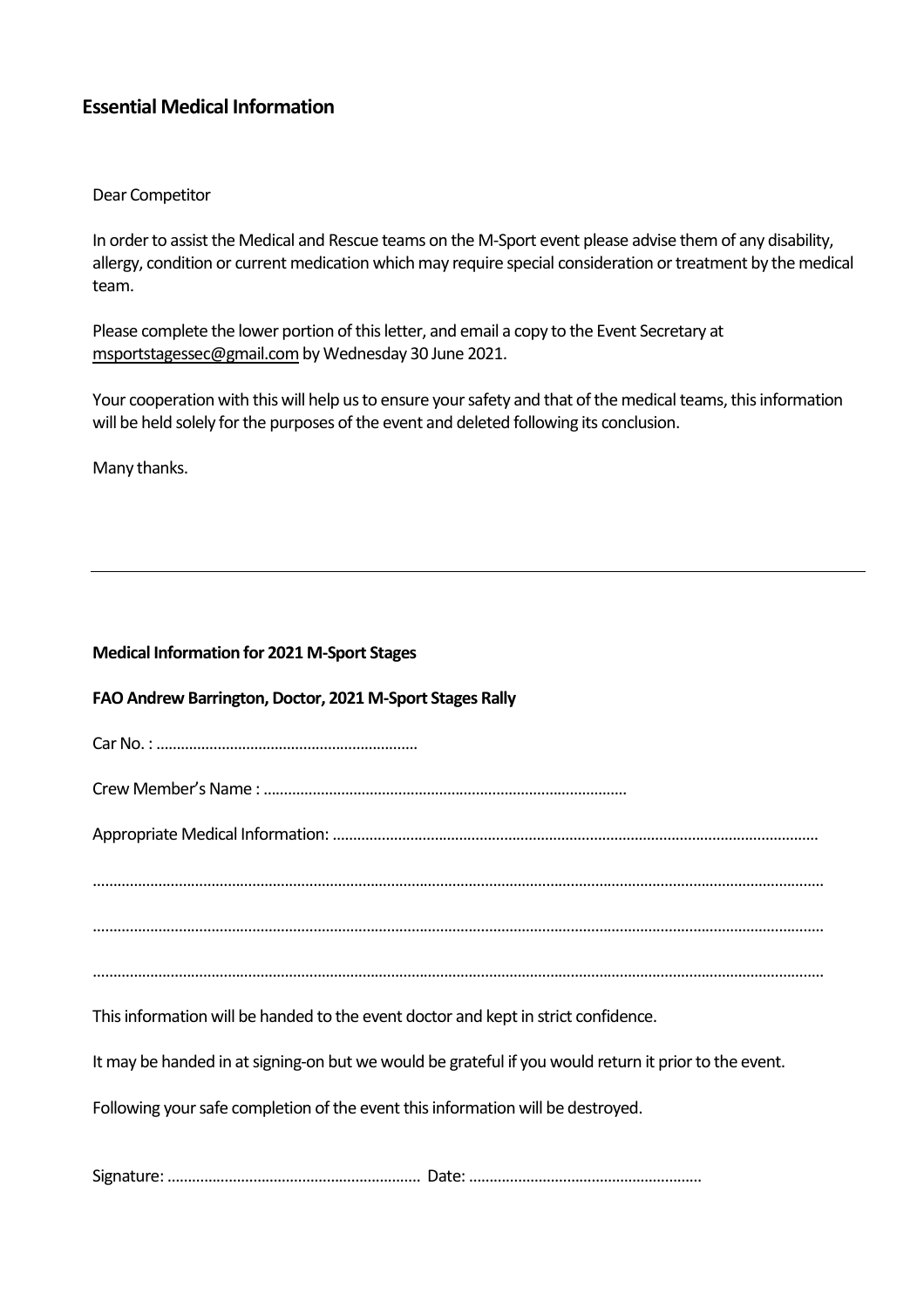### **2021 M-Sport Stages**

### **Servicing Information**

## **IMPORTANT**

### **REQUIREMENTS RELATING TO M-SPORT AT DOVENBY**

**We are extremely fortunate in M-Sport providing us with the use of their excellent facilities at Dovenby and it is vitally important that we respect that.** 

- **NO servicing is permitted at Dovenby**
- **Competing cars are required to park in Parc-Ferme**
- **Noise must be kept to an absolute minimum as this is a very noise sensitive area, so**

### **NO REVVING OF ENGINES**

- **Unload trailers and park them tidily in the car park shown on the attached layout.**
- **Please abide by the one-way system.**
- **Park service vehicles tidily in the area adjacent to the test track as indicated.**
- **There must be no access to the test track.**
- **Please keep off the grass.**
- **Take your litter home.**
- **ALL service vehicles, trailers and cars to have vacated M-Sport by 1000 on Sunday.**

### **Please ensure that every member of your team is made fully aware of these requirements.**

**Thank you for your cooperation** 

*Malcolm and the organising team*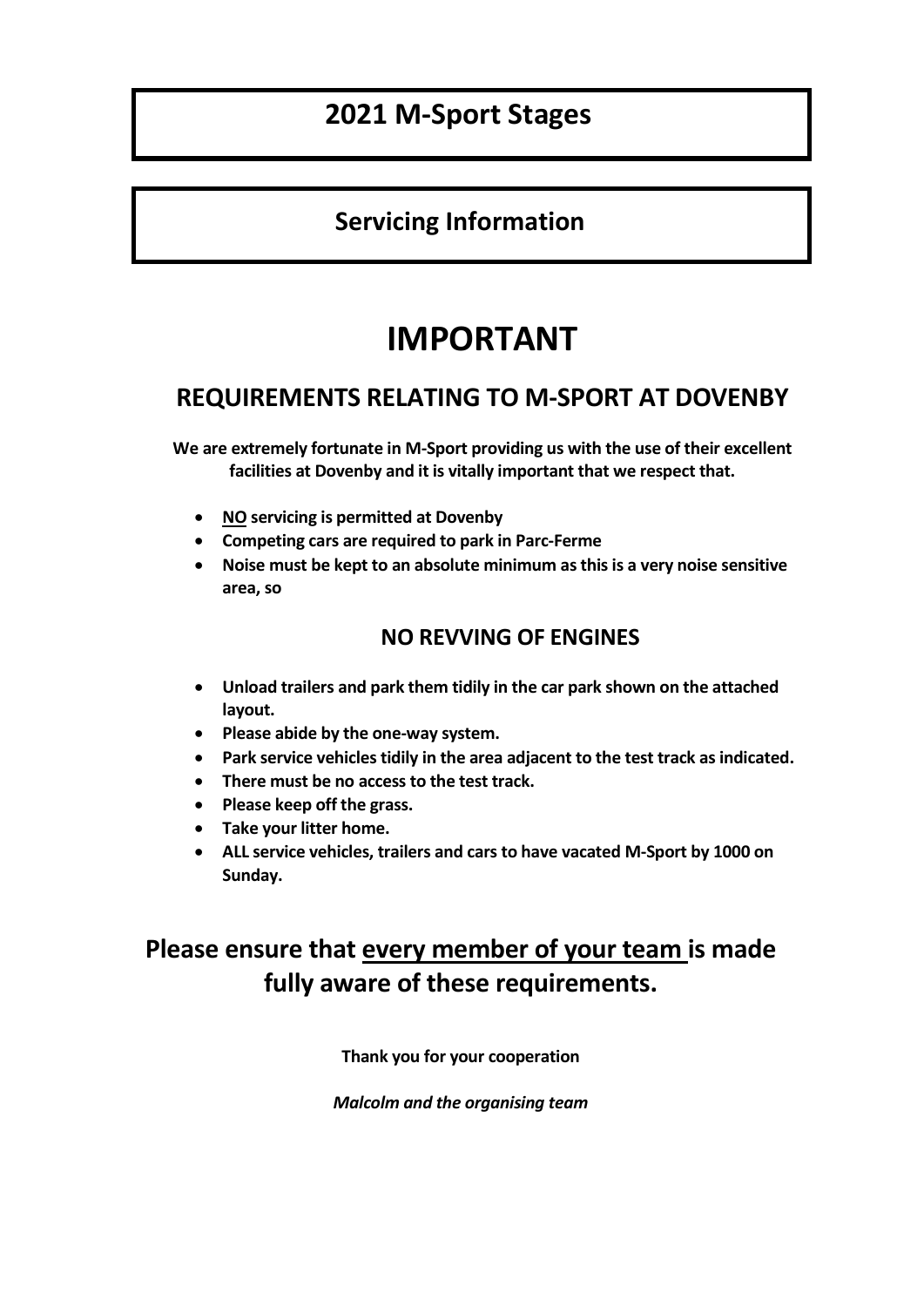### **Covid 19**

Aadherence to COVID-19 restrictions is paramount and we shall be monitoring this to ensure that all attendees are keeping to the guidelines as set out by MSUK and the government. To assist with social distancing only signed-on competitors and their three declared "others" will be permitted entry. At Document Collection wrist bands will be issued to identify these people and will be checked at the forest entrance.

As a requirement of the forestry operators and COVID -19 precautions the event is closed to spectators. We request that you do not bring or encourage any friend or supporters who may wish to attend. This is vitally important in ensuring the continuing availability of the forest for rallying. Service personnel must remain in their working area within the Service Area as much as possible.

**Whilst the MSUK signing-on procedure requires all attendees to declare that they have no Covid-19 symptoms you are strongly requested to undergo at least one Covid test within the week prior to the rally to check your health. You must not attend if any result is positive.**

**Please ensure that face coverings are used at all times and do observe social distancing.**

### **Service Route**

See attached description and map of the road route authorised for service vehicles. Due to a highway closure at Greystoke this route must be followed.

#### **Service Area and Trailer Parking**

The forest Service Area will be open from 0630 on Saturday and Sunday mornings. Trailers must remain at M-Sport on Saturday. On Sunday trailers and any other vehicles must be removed from M-Sport by 1000 and may be parked in the Trailer Park opening at 0630.

A 10-mph speed limit and one-way system must be observed in the service area. Each competitor will be allocated a 7m x 8m area for servicing, waterproof ground protection MUST be used.

Catering, toilets and first aid will be available in the service area. Please use the skip provided for your rubbish.

### **Only ONE service vehicle (displaying a Service Sticker) per competing car is permitted in the Service Area. Additional vehicles may be parked in the trailer park on Sunday.**

Competitors and service crews must drive slowly and quietly through any local villages when entering or leaving the forest due to PR requirements.

**Marshals will be in attendance!**

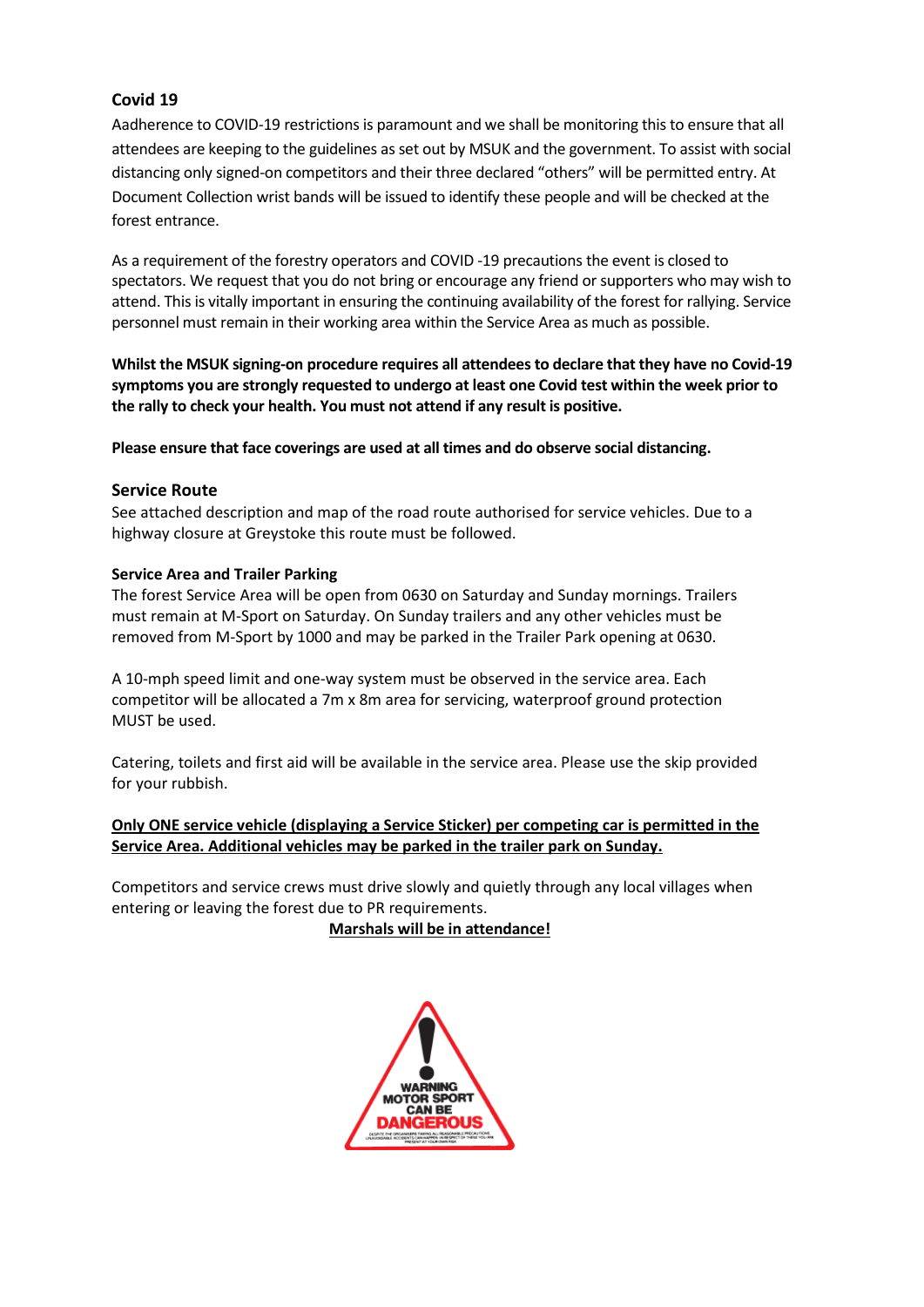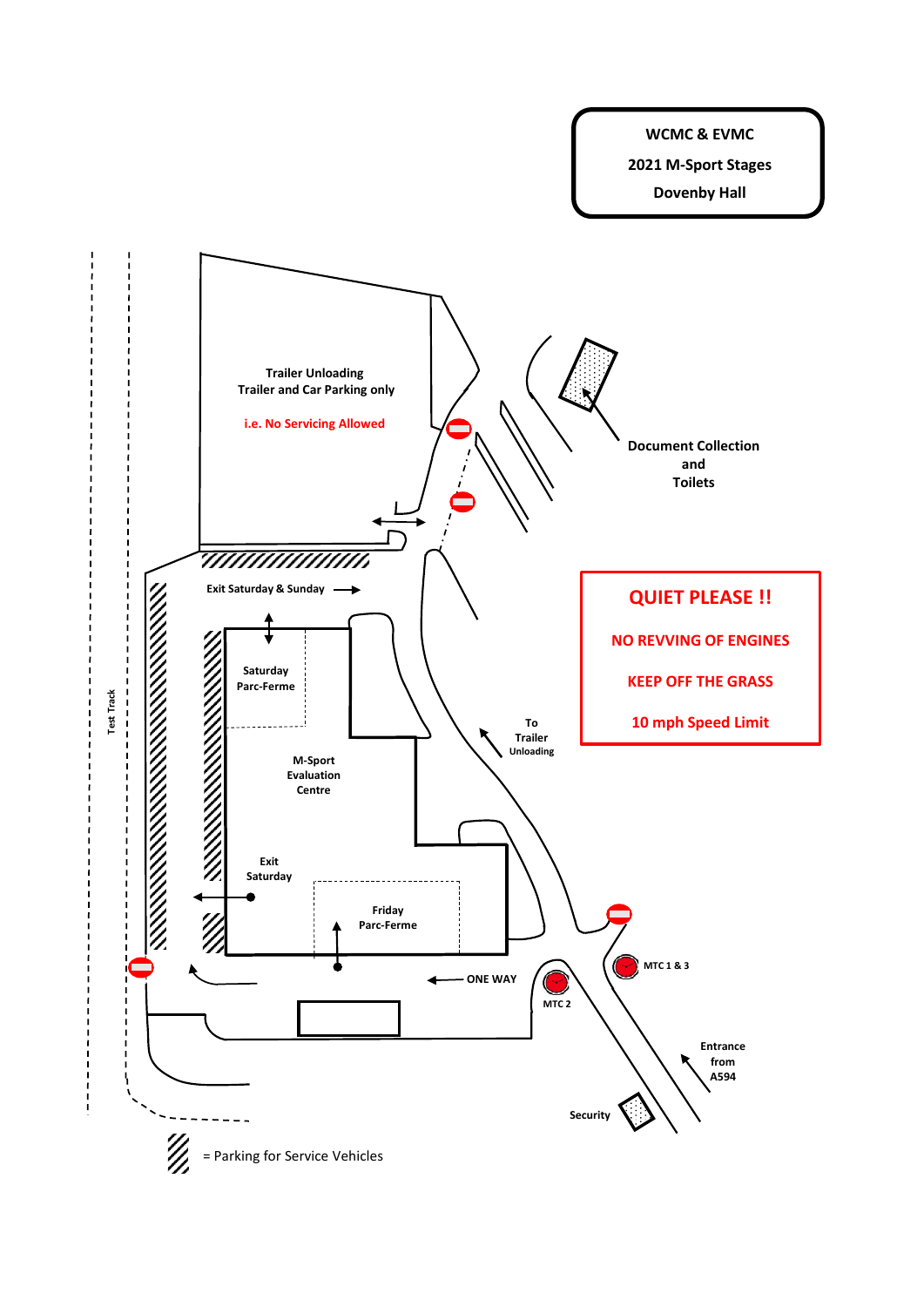### **SERVICE AREA SAFETY INSTRUCTIONS**

#### **General**

- 1. The area available for servicing is limited therefore only **one vehicle** per entrant will be given access to the Service Area. Work on the competing car must be carried out using the minimum area. Please use common sense and take up the absolute minimum amount of space and be aware of the needs of others. **No trailers will be admitted.**
- 2. All teams must have an environmental ground sheet in place before work commences on vehicles, keeping clear of the high quarry faces as these have large, loose rocks.
- 3. Fire extinguishers should be available at all times when vehicles are being worked on particularly if welding, grinding and particularly if fuelling is taking place. Vehicles should be carefully supported on axle stands, chassis cill stands or ramps all with base plates when raised in the air. In this situation no engine shall be run with the gears engaged unless all moving parts are adequately guarded and a competent person is seated in the driving seat.
- 4. All working areas should be kept clean and tidy, all waste and spillage should be cleaned up immediately **and placed in the containers provided in the Service Area.**
- 5. Children under 16 years of age must be closely supervised.

#### **Vehicle Safety**

- 6. A maximum speed limit of 10mph and the one-way system must be observed.<br>There will be pedestrians in the Service Area please take care to avoid accider
- 7. There will be pedestrians in the Service Area please take care to avoid accidents.
- 8. The use of mopeds, motorcycles scooters, quads etc. is banned in the Service Area.

#### **Fuelling**

- 9. Fuelling is permitted in the Service Area and this should be the last operation to be done before the vehicle leaves. All four wheels should be on the ground, all other work ceased and no occupants in the vehicle.
- 10. Ideally fuelling should be done by hand pump rather than hand held containers, all spillages should be immediately contained.
- 11. There should be **no smoking** in the vicinity of vehicles being worked on or fuelled.
- Hazards<br>12. Vehicle parts may contain substances such as asbestos and some fluids can cause skin damage. Protective clothing should be provided and used to prevent injury.
- 13. Eyes are particularly vulnerable to damage and eye protection should be used during activities such as welding or grinding.
- 14. Compressors and air lines to be used must be in good condition and should be regularly inspected for potential defects.

### **Manual Handling**<br>15. Lifting and

Lifting and handling of loads by persons is a major cause of injuries so take care.

#### **Noise**

16. The event is situated in a rural area where any noise can be clearly noticed over a wide area so, please do not, for example, rev engines unnecessarily, and promptly repair damaged exhaust systems, failure to do so could mean exclusion.

### **Servicing Equipment**

- 17. All equipment particularly generators and compressors should be inspected regularly for defects and used only in compliance with the manufacturer's instructions.
- 18. Ensure gazebos are adequately secured to resist gusts of wind.

#### **First Aid**

- 19. Any person suffering injury or illness should seek treatment from the event emergency services. A unit providing first aid cover will be located in the service area.
- 20. All accidents where persons are injured or damage to property occurs should be reported to the official in charge of the Service Area.

### **Public Safety**<br>20 Entra

20 Entrants and their associated personnel should act in such a manner so as not to put either themselves, spectators or any other person at risk of injury.

### **Covid-19**<br>21

- 21 COVID-19 precautions must be adhered to for social distancing and by leaving your designated area for servicing only when absolutely necessary.
- 22 Keep your working areas well-ventilated (e.g., do not fully enclose an awning as a working space).
- 23 Use of a face covering (e.g., mask or balaclava) when inside venue/organiser buildings or if you are unable to maintain the applicable government social distancing guidance
- 24 Ensure you have available PPE such as face masks and gloves and hand sanitisers.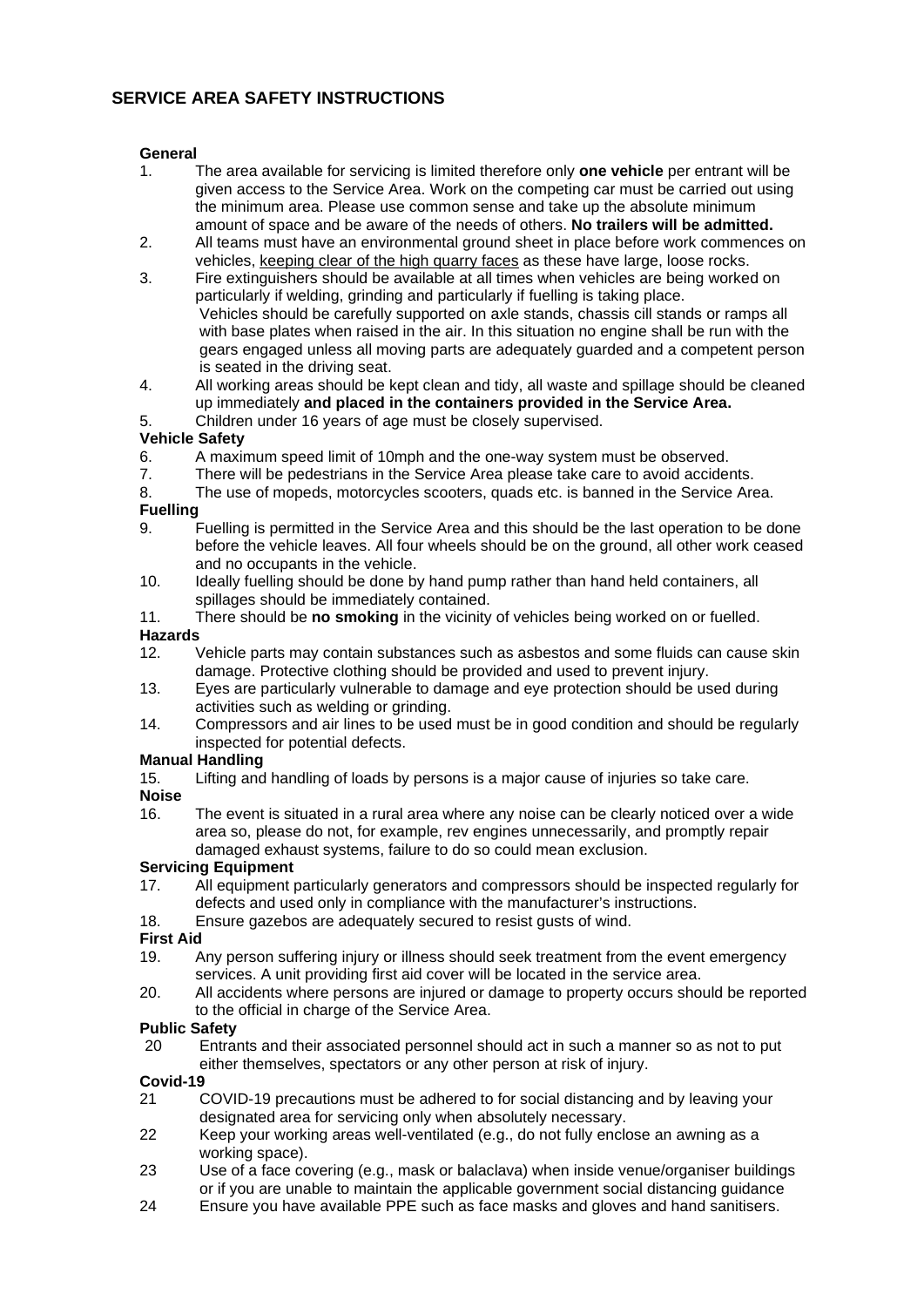### **2021 M-Sport Stages Service Vehicle Route – Description, and please follow map**

| Approx.<br><b>Mileage</b>                                                                                                        | Route                                    | <b>Notes</b>                                                          |  |
|----------------------------------------------------------------------------------------------------------------------------------|------------------------------------------|-----------------------------------------------------------------------|--|
| <b>SATURDAY</b>                                                                                                                  |                                          |                                                                       |  |
| 0                                                                                                                                | Exit M-Sport Turn Right onto A594        |                                                                       |  |
| 1.4                                                                                                                              | Take 3rd exit at roundabout              | SP Keswick, Workington                                                |  |
| 2.3                                                                                                                              | At A66 roundabout take 2nd exit          | SP A66 Keswick (M6)                                                   |  |
|                                                                                                                                  | Continue on A66 towards Penrith          |                                                                       |  |
| 16.3                                                                                                                             | Keswick - continue on A66                |                                                                       |  |
| 26.0                                                                                                                             | Sportsman Inn on left - continue on A66  | Rally cars divert here, do not follow                                 |  |
| 26.8                                                                                                                             | Exit A66 left for B5288                  | SP B5288 Greystoke                                                    |  |
| 27.0                                                                                                                             | Turn right at T junction                 |                                                                       |  |
| 27.2                                                                                                                             | Bear left                                | SP Motherby                                                           |  |
| 27.4                                                                                                                             | <b>Enter Motherby</b>                    | 30 MPH SLOW & QUIET PLEASE                                            |  |
| 29.4                                                                                                                             | Enter Greystoke                          | <b>30 MPH SLOW &amp; QUIET PLEASE</b>                                 |  |
| 29.7                                                                                                                             | Straight on at Boot & Shoe PH crossroads | <b>CAUTION - NARROW</b>                                               |  |
| 29.9                                                                                                                             | Bear Left                                | SP Johnby, Caldbeck                                                   |  |
| 31.1                                                                                                                             | Enter Johnby                             | 30 MPH SLOW & QUIET PLEASE                                            |  |
| 32.6                                                                                                                             | Pass Sunday trailer park on left         |                                                                       |  |
| 33.1                                                                                                                             | Enter Greystoke Forest                   | Park in Service Area as directed<br><b>ONLY ONE VEHICLE WITH PASS</b> |  |
| $\pmb{0}$                                                                                                                        | Exit forest Turn Left                    |                                                                       |  |
| 0.9                                                                                                                              | At crossroads Turn Right                 | SP Lamonby                                                            |  |
| 1.6                                                                                                                              | <b>Enter Lamonby</b>                     | 30 MPH SLOW & QUIET PLEASE                                            |  |
| 2.9                                                                                                                              | Turn Left at T to join B5305             | SP Sebergham, Wigton                                                  |  |
| 13.4                                                                                                                             | Turn Left at T to join A595              | SP Cockermouth, Whitehaven                                            |  |
| 27.7                                                                                                                             | Take 3rd exit at roundabout              | SP A594 Maryport                                                      |  |
| 28.9                                                                                                                             | Enter M-Sport                            | Cars into Parc-Ferme                                                  |  |
| <b>SUNDAY</b>                                                                                                                    |                                          |                                                                       |  |
| Route to forest as above to:                                                                                                     |                                          |                                                                       |  |
| 32.6                                                                                                                             | <b>Enter Trailer Park</b>                | <b>CAUTION NARROW ENTRANCE</b>                                        |  |
|                                                                                                                                  |                                          | <b>PLEASE PARK TIDILY</b>                                             |  |
|                                                                                                                                  | Exit Trailer Park Turn Left to forest.   |                                                                       |  |
|                                                                                                                                  |                                          |                                                                       |  |
| After Rally Finish at the Service Area                                                                                           |                                          |                                                                       |  |
| <b>Collect Trailer from Trailer Park</b>                                                                                         |                                          |                                                                       |  |
| IF travelling South & East - take reverse inward route via Greystoke, Motherby, A66 East to M6 J40                               |                                          |                                                                       |  |
| If travelling North - take route via Lamonby to A595 and then to Carlisle<br>If travelling West - take route via Lamonby to A595 |                                          |                                                                       |  |